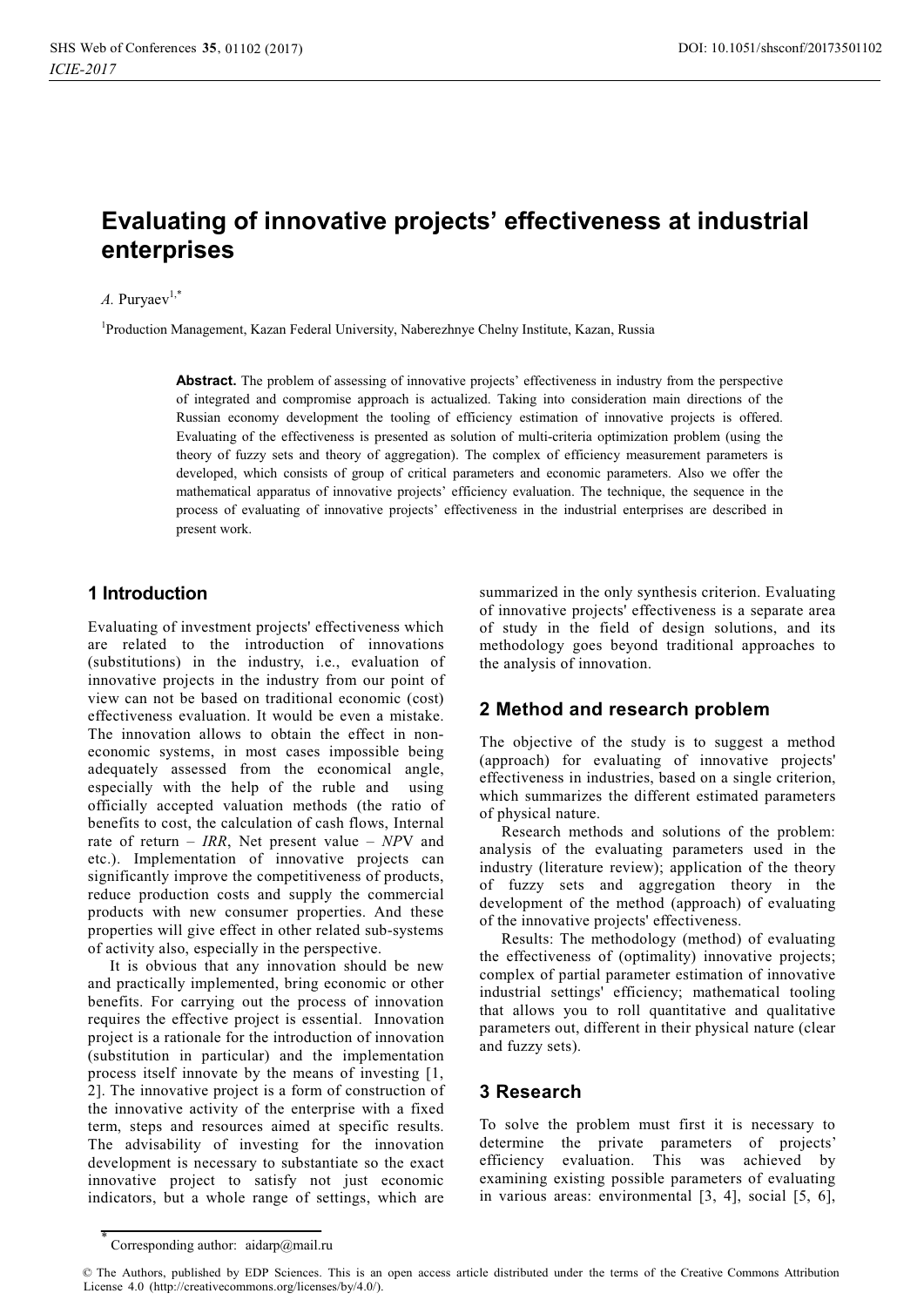technological [7, 8], economic [9], national security field [10, 11] and the scientific-technical field [1, 12]. A special role in the development of estimation complex of parameters was played by the program of priority development of science and technology and the list of critical technologies approved on the 7th of July 2011 [13, 14].

In the modern theory of the effectiveness particular relevance is paid to the account in the evaluation process of both quantitative and qualitative factors and parameters different itself and physical nature, which are affecting the efficient operation of production systems in terms of non-linearity (the presence of unforeseen circumstances, "tears", "jumps" or breakthroughs; falls or "explosions", "catastrophes") and uncertainty (under condition of mixed asymmetric information).

The study in a whole has allowed to establish two groups of private valuation parameters of various physical essence, both quantitative and qualitative. Quantitative are encouraged to be submitted in the form of fuzzy sets and fuzzy sets (linguistic variables) with their own term set. The theory of fuzzy sets allows that element can belong to the set, being at the same time with a positive degree of truth, and with a different value of positive degree of truth it cannot belong to the set [15, 16]. If linguistic evaluations are subjective and approximate (which is often can be observed in our case), then to describe them triangular

membership functions suit in this case (the simplest in the calculations). Qualitative are encouraged to be submitted in the form of scoring on a specific scale [8]: four-point scale with five gradations.

For the integration process or generalization of all grades in a single criterion (selection) it is proposed to apply the method of desirability function by Harrington, which is considered to be versatile, accurate and appropriate to the task [17-20] using the method of generalization (aggregation).

## **4 Results**

Thus, as a result of the undertaken research of question which is connected with evaluating of innovative projects' effectiveness at the industrial enterprises:

The complex of private evaluation parameters, composed of two groups is worked out:

- a group of critical parameters of efficiency evaluation of innovative projects in industrial enterprises (consists of a sub-group of quality parameters and quantitative parameters). See TABLE I;

- a group of economic parameters of efficiency evaluation of innovative projects in industrial enterprises (officially adopted indicators for assessing the effectiveness of investment projects). See TABLE II.

| Table 1. The critical parameters of efficiency evaluation. |  |  |
|------------------------------------------------------------|--|--|
|                                                            |  |  |

| N <sub>2</sub> | Group of critical parameters of<br>efficiency evaluation                                                                                                                                      | The essence and rate setting                                                                                                                                                                                                                                                                                                                                                                                                                                                                                                                                                                                     |  |
|----------------|-----------------------------------------------------------------------------------------------------------------------------------------------------------------------------------------------|------------------------------------------------------------------------------------------------------------------------------------------------------------------------------------------------------------------------------------------------------------------------------------------------------------------------------------------------------------------------------------------------------------------------------------------------------------------------------------------------------------------------------------------------------------------------------------------------------------------|--|
| 1.1            |                                                                                                                                                                                               | Subgroup of qualitative parameters                                                                                                                                                                                                                                                                                                                                                                                                                                                                                                                                                                               |  |
| $\mathbf{1}$   | Compliance with the priority<br>areas of science and technology<br>development (8 directions) and to<br>the list of critical technologies of<br>the Russian Federation (27)<br>technologies). | It matches one or more item (is received and passes the next selection,<br>evaluation) / does not match any (rejected, excluded as inefficient). The list<br>of priority areas:<br>1. Industry of nanosystems.<br>2. Information and telecommunication systems.<br>3. Life sciences.<br>4. Environmental management.<br>5. Transportation and Space Systems.<br>6. Energy efficiency, energy conserving, nuclear energy.<br>7. Promising kinds of weapons, military and special equipment.<br>8. Security and counter- action to terrorism.<br>The list of critical technologies is presented in reference [14]. |  |
| 2              | The fact of import and (or) the<br>uniqueness                                                                                                                                                 | If there is the fact of import substitution during the implementation of an<br>innovative project, the project is accepted (Yes), and passes the next<br>selection, assessment. If there is no fact- the project is rejected, excluded<br>both inefficient (No).                                                                                                                                                                                                                                                                                                                                                 |  |
| $\mathfrak{Z}$ | The parameter of uncertainty and<br>risk during the implementation of<br>the project (UR, points)                                                                                             | Quality parameter of estimation. The following figures, which will be<br>evaluated and weighed are recommended to include:<br>• macroeconomic risks (inflation, increasing of the suppliers cost);<br>• uncertainty of strategic resources supply;<br>• uncertainty with the sales network (distribution network, distribution<br>channels);<br>· uncertainty in transaction costs of the project (explicit and implicit, for<br>example, the costs of the third parties impact);<br>· political risks (the change of government, the President, the socio-<br>economic structure);                              |  |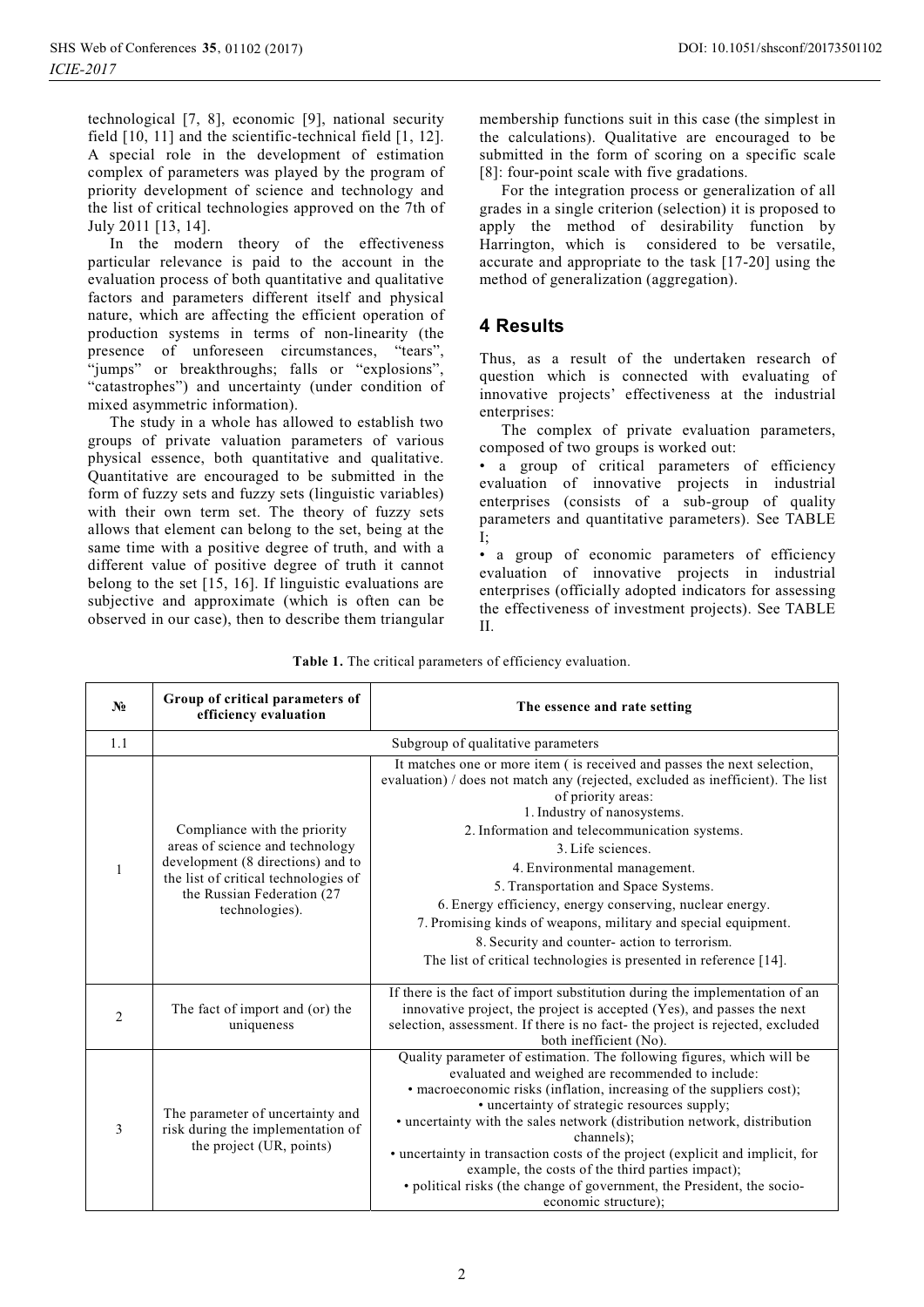| $N_2$          | Group of critical parameters of<br>efficiency evaluation                              | The essence and rate setting                                                                                                                                                                                                                                                                                                                                                                                                                                              |
|----------------|---------------------------------------------------------------------------------------|---------------------------------------------------------------------------------------------------------------------------------------------------------------------------------------------------------------------------------------------------------------------------------------------------------------------------------------------------------------------------------------------------------------------------------------------------------------------------|
|                |                                                                                       | • uncertainty in the macro-sphere                                                                                                                                                                                                                                                                                                                                                                                                                                         |
| $\overline{4}$ | Parameter of quality performance<br>of the project's functions (QPF,<br>points)       | Quality parameter estimation. Under the quality of performance functions<br>(QPF) we mean quality of the object that performs or should perform the<br>function (group of functions). By subject the project is meant. For this<br>functions, requirements should be stated and weighting coefficients<br>(importance) of each function in the overall composition should be fixed [7,<br>81.                                                                             |
| 1.2            | The subgroup of quantitative parameters                                               |                                                                                                                                                                                                                                                                                                                                                                                                                                                                           |
| 5              | Parameter of national security<br>(resource security)                                 | Share index of own strategic resources in the value (as of the beginning of<br>the project prices) of the total volume of strategic resources used in the<br>project. "Resource security" option should be provided in the form of a<br>linguistic variable (LV RS) "share of their own strategic resources from the<br>total volume used in the project strategic resources." The term set is<br>recommended T $(RS) = \{inadmissible, satisfactory, good, excellent\}.$ |
| 6              | Parameter of reducing the risk of<br>industrial catastrophes and man-<br>made impacts | Greenhouse gas emissions in carbon dioxide equivalent (Emission<br>Reduction Units). The indicator on greenhouse gas emissions in carbon<br>dioxide equivalent to the term set $T (ERU) = \{inadmissible, satisfactory,$<br>good, excellent}. Quantitative value, measured in $tonnCO_{2e}$ . Assessment on<br>the given strict restrictions is imposed by the supervisory authority<br>(Decision-maker). It is set as a clear set or fuzzy sets (linguistic variable).   |
| 7              | Parameter of accelerating the<br>growth in gross domestic product<br>(GDP)            | The indicator on the average annual growth rate of the real potential added<br>value (in constant prices of the base year), %. For the base year the year of<br>the beginning of the project should be taken in the case of common<br>framework adopted absence. For LV T $\triangle$ AV term set T (T $\triangle$ AV) =<br>{inadmissible, satisfactory, good, excellent} is recommended [7].                                                                             |

**Table 2.** The economic parameters of efficiency evaluation.

| $N_2$ | Group of<br>economic<br>parameter<br>s of<br>efficiency<br>evaluation                    | The essence and rate setting                                                                                                                                                           |
|-------|------------------------------------------------------------------------------------------|----------------------------------------------------------------------------------------------------------------------------------------------------------------------------------------|
| 8     | Net present<br>value<br>$(NPV)$ , rub.                                                   | Quantitative indicator of<br>"Cashflow" methodology. It<br>should be compared with the<br>strict restriction or desirable<br>level set by the investor and (or)<br>the decision-maker. |
| 9     | Internal<br>rate of<br>return<br>(IRR), %                                                | Quantitative indicator of<br>"Cashflow" methodology. It<br>should be compared with the<br>strict restriction or desirable<br>level set by the investor and (or)<br>the decision-maker. |
| 10    | Investment<br>payback<br>period<br>(discounted<br>$), T_{PP},$<br>periods of<br>Project. | Quantitative indicator of<br>"Cashflow" methodology. It<br>should be compared with the<br>strict restriction or desirable<br>level set by the investor and (or)<br>the decision-maker. |
| 11    | Capital<br>investments<br>in the<br>project<br>$(CI)$ , rub.                             | Quantitative indicator of<br>"Cashflow" methodology. It<br>should be compared with the<br>strict restriction or desirable<br>level set by the investor and (or)<br>the decision-maker. |

The given complex of parameters estimation allows to implement comprehensive complex approach to evaluating of the innovative projects' effectiveness. Evaluating the effectiveness of innovative projects

becomes the task of multifactor optimization, not only for obtaining the cost economic benefit.

1. The mathematical apparatus that allows to roll quantitative parameters out different in the physical essence (in the form of clear and fuzzy sets) in a single optimization criterion.

To solve this optimization problem the desirability function method by Harrington [17,19], which is:

$$
d_{ij} = e^{-e^{-y'_{ij}}}
$$
 (1)

$$
y'_{ij} = \frac{\left(y_{max} - y_{ij}\right)}{y_{max}}
$$
 (2)

$$
y'_{ij} = \frac{\left(y_{ij} - y_{min}\right)}{y_{min}},\tag{3}
$$

where  $d_{ij}$  – private desirability function with oneside constraint for the *i*-parameter of *j*-innovation project;  $y_{max}$ ,  $y_{min}$  – upper and lower limits of unilateral restrictions on the *i*-parameter private;  $y'_{ij}$  – coded (normalized) value of *i*-private parameter of *j*innovation project, translated to the desirability scale.

Generalized desirability function by Harrington (optimization criterion) of *j*-innovation project  $(D_i)$  is defined as the geometric average of ratio by the formula:

$$
D_j = \sqrt[n]{d_{1j} \cdot d_{2j} \cdot d_{3j} \cdot \ldots \cdot d_{ij} \cdot \ldots \cdot d_{nj}}
$$
 (4)

To transfer the parameters of evaluation, presented in the form of linguistic variables (fuzzy sets) in the scale of desirability we have develop our value transfer mechanism of the membership function in the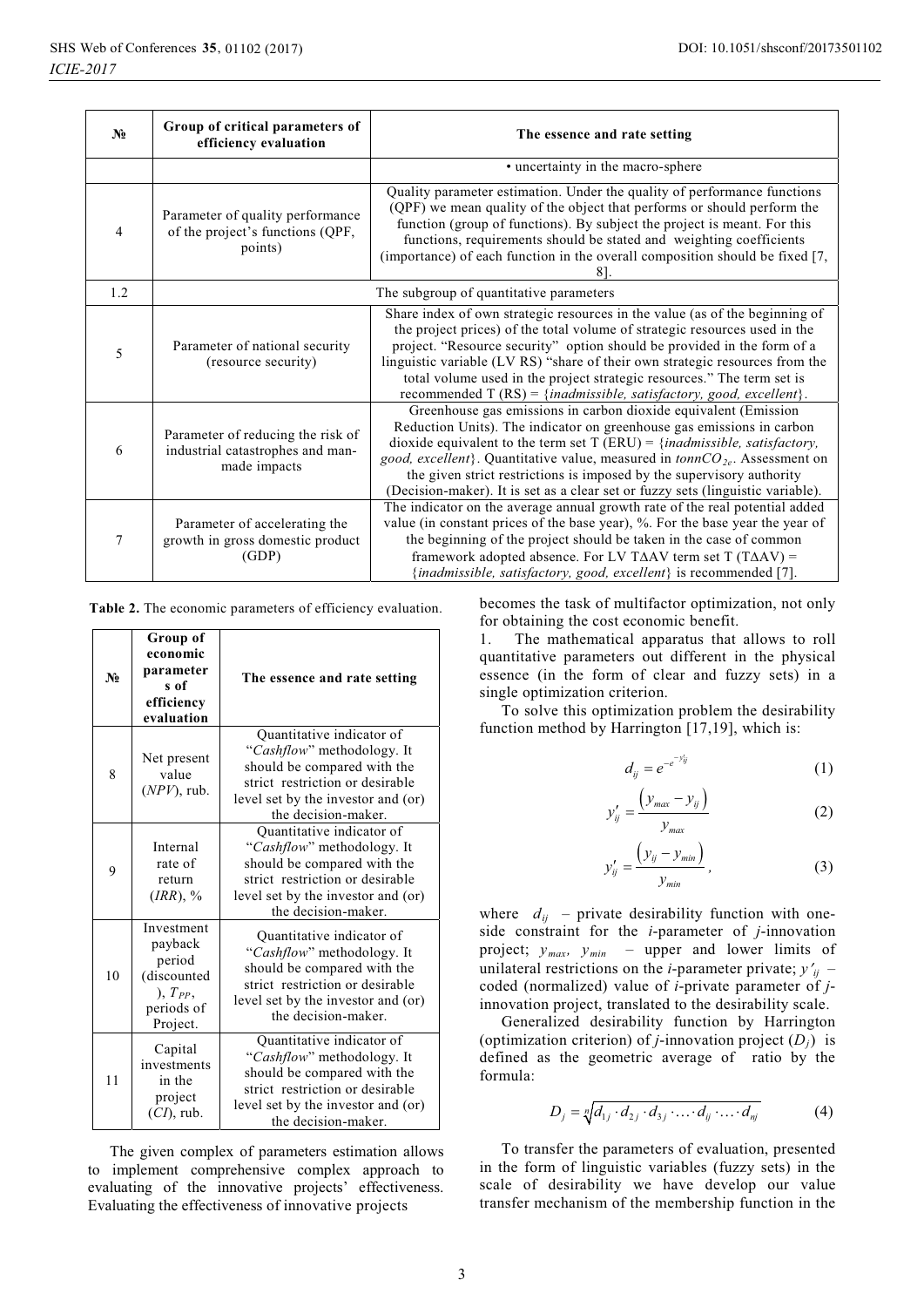desirability function values [18]. On Figure 1 is a schematic example of the graphic transfer mechanism for parameter estimation "Parameter of national security (resource security)."



**Fig. 1.** The functions belonging terms of linguistic variables "Parameter of national security" (LV "resource security").

Below is the method itself (method of approach) of evaluation of innovative projects' effectiveness in the industry.

2. The technique (method, approach) for evaluating the effectiveness of innovative projects at the industrial enterprises has the following strict sequence.

*a) Establishing of assessed innovative projects compliance to the presence of private valuation parameters.* The possibility of assessment of all the submitted projects of the private parameters would be discovered (see. TABLE I, TABLE II). If all the innovative projects have values to estimated parameters of evaluation, they are comparable (identical), and they can be compared with each other using the results of evaluation. In the case when one project is evaluated so this evaluation step in the procedure is omitted.

*b) Setting of limits from the part of the investor (or decision-maker), the supervisory authorities from the values of evaluation parameters in both groups (TABLE I, TABLE II) and their status (min, max, desirable, strict).* 

*c) Transferring of values of critical parameters group (TABLE I) in the value of the desirability function.*  According to the parameters 1 and 2 subgroup of quality settings is necessary to set private functions of desirability by the following rule. Parameter 1 "*matches*" – *d=0,37*; "*does not match*" – *d=0* (innovative project is rejected). Parameter 2: "*Yes*" – *d=0,37*; "*No*" – *d=0* (innovative project is rejected). For the rest of the parameters (qualitative and quantitative) of this group it is necessary to translate values into the meanings of desirability by Harrington according to formulas (1), (2), (3).

*d) Calculating of the desirability of a generalized desirability function on the group of critical parameters according to the formula (3).* As a result the synthesis intermediate criterion *D1-7j* will be received, which allows to reject the options of innovative projects with strict non-compliance with the limits specified by decision-makers (investors, the supervisory authority) according to a group of critical parameter estimates (7 parameters), i.e. when  $D_{1-7i} = 0$ .

*e) Transferring of values of parameter group of economic parameters (TABLE II) to the desirability function values using the formula (1), (2) and (3).* 

*f) Calculating of the desirability generalized function (optimization criterion) Dj and thus making an assessment of an innovative project effectiveness or setting of the optimal variant of the innovation project (if it is necessary to choose among the existing alternatives).* The formula for the calculation is as follows:

$$
D_j = \sqrt[n]{D_{1-7j} \cdot d_{8j} \cdot d_{9j} \cdot d_{10j} \cdot d_{11j}}
$$
 (5)

where *D1-7j* - generalized desirability (parameter) of *j*innovative project for a group of critical parameter estimates (7 parameters);

 $d_{8i}$ ,  $d_{9i}$ ,  $d_{10i}$ ,  $d_{11i}$  - ratios of desirability group of economic parameters (numbered 8,9,10 and 11 of TABLE II, respectively).

#### **5 Conclusion**

Evaluating the effectiveness of innovative projects at the industrial enterprise is a multi-criteria task. The effectiveness of innovative projects should be assessed not only by economic indicators, but with a whole parameter complex of evaluating different physical essence. It is necessary to assess the impact of innovation on the quality of life in general. The developed method (methodology) allows to take into account some critical factors (the most important) in the first place. The author proposes a specific list of qualitative and quantitative parameters of this group, which can be supplemented and modified. Projects that do not comply with the limits for critical parameters of assessment must be rejected as ineffective, which do not allow altering the path of industrial development of the enterprise. The remaining projects that were selected by a group of critical parameters should be evaluated according to traditional economic indicators of efficiency, as well as the final selection of determining the optimal project. An innovative project aimed at qualitative change of the development trajectory of industry and society in general will be appropriate, that is, effective.

The proposed approach (methods, methodology) of assessment the effectiveness of innovative projects includes assessment tools: the conceptual apparatus of evaluation, the complex of the parameters estimation consisting of the two groups, the mathematical apparatus of the assessment and allows in the whole to assess innovative projects for effectiveness (optimality). This method serves as an alternative to the traditional economic evaluation of the effectiveness of innovative projects to officially adopted methodology. This technique has the ability to evolve over time and to take into account future development trends of industry and society as a whole.

A further object of the research is the development phase, bringing to the practical application of software products, which allows to facilitate, modernize and